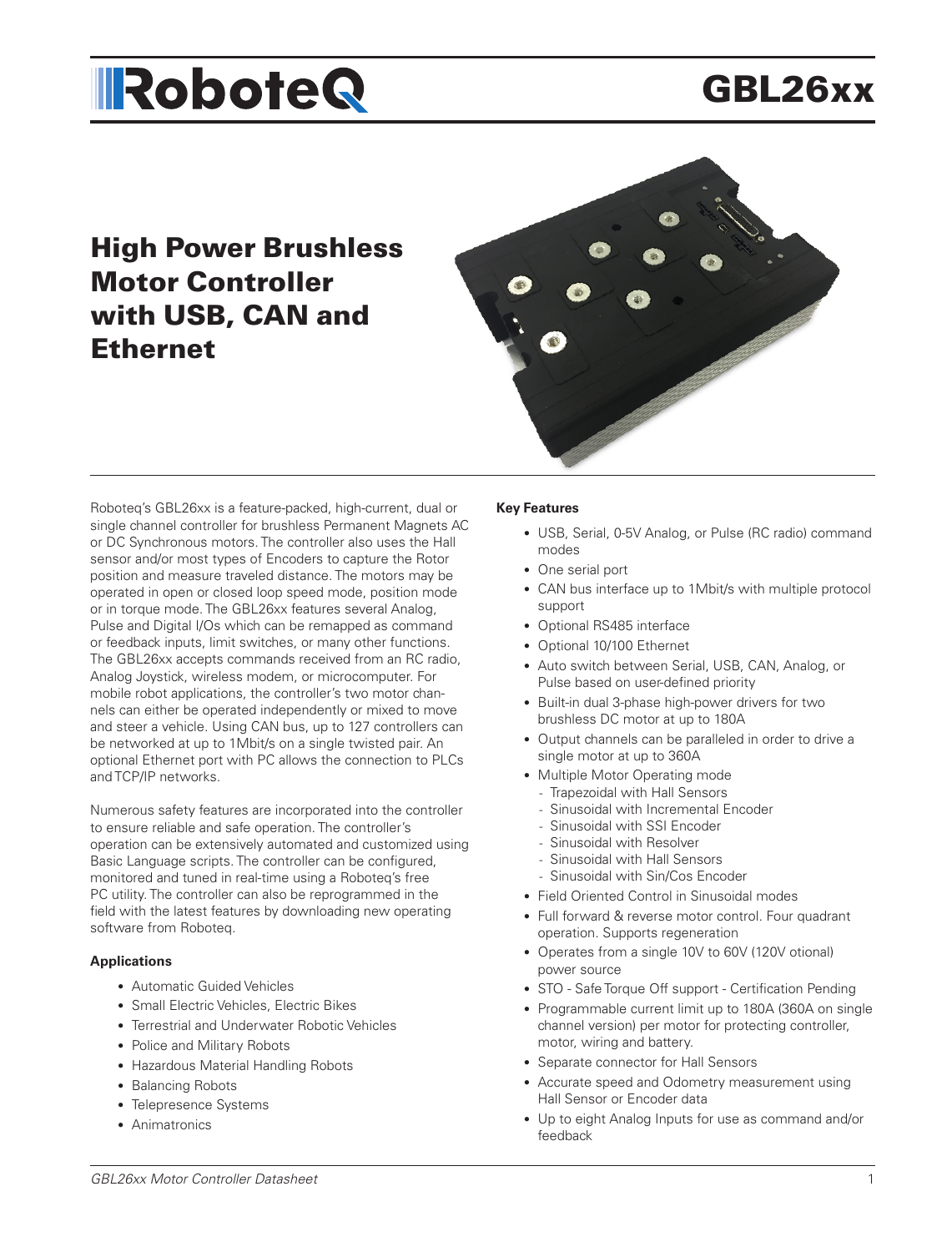# **IRoboteG**

- Up to eight Pulse Length, Duty Cycle or Frequency Inputs for use as command and/or feedback
- Up to 10 Digital Inputs for use as Deadman Switch, Limit Switch, Emergency stop or user inputs
- Inputs for up to 3 Quadrature Encoders
- 4 general purpose 1.5A output for brake release or accessories
- Selectable min, max, center and deadband in Pulse and Analog modes
- Selectable exponentiation factors for each command inputs
- Trigger action if Analog, Pulse or Hall counter capture are outside user selectable range (soft limit switches)
- Open loop or closed loop speed control operation
- Closed loop position control with encoder, hall sensors, analog or pulse/frequency feedback
- Torque mode
- PID control loop
- Built-in Battery Voltage and Temperature sensors
- Optional 12V backup power input for powering safely the controller if the main motor batteries are discharged
- Power Control wire for turning On or Off the controller from external microcomputer or switch
- No consumption by output stage when motors stopped
- Regulated 5V output for powering RC radio, RF Modem, sensors or microcomputer
- Separate Programmable acceleration and deceleration for each motor
- Ultra-efficient 1.2 mOhm ON resistance MOSFETs (0.6 mOhm on Single Channel)
- Stall detection and selectable triggered action if Amps is outside user-selected range
- Short circuit protection
- Overvoltage and Undervoltage protection
- Watchdog for automatic motor shutdown in case of command loss
- Overtemperature protection
- Diagnostic LED indicators
- ABS plastic enclosure with heat conducting bottom plate
- Efficient heat sinking. Operates without a fan in most applications.
- Built-in conduits for liquid cooling
- Dustproof and weather resistant. IP51 NEMA rating
- Power wiring using High Current M6 screw terminals
- 210mm x 145mm x 60mm
- -40º to +85º C operating environment
- Weight: 6.5 lbs (2940g)
- Easy configuration, tuning and monitoring using provided PC utility
- Field upgradeable software for installing latest features via the Internet Orderable Product References

| <b>Reference</b> | <b>Number of Channels</b> | <b>Amps/Channel</b> | <b>Volts</b> | <b>Ethernet</b> |
|------------------|---------------------------|---------------------|--------------|-----------------|
| GBL2660          | 2                         | 180                 | 60           | No              |
| GBL2660E         | っ                         | 180                 | 60           | Yes             |
| GBL2660S         |                           | 360                 | 60           | No              |
| <b>GBL2360ES</b> |                           | 360                 | 60           | Yes             |
| GBL26120         | 2                         | 135                 | 120          | No              |
| GBL26120S        |                           | 270                 | 120          | No              |
| GBL26120E        | $\overline{2}$            | 135                 | 120          | Yes             |
| GBL26120ES       |                           | 270                 | 120          | Yes             |

### Orderable Product References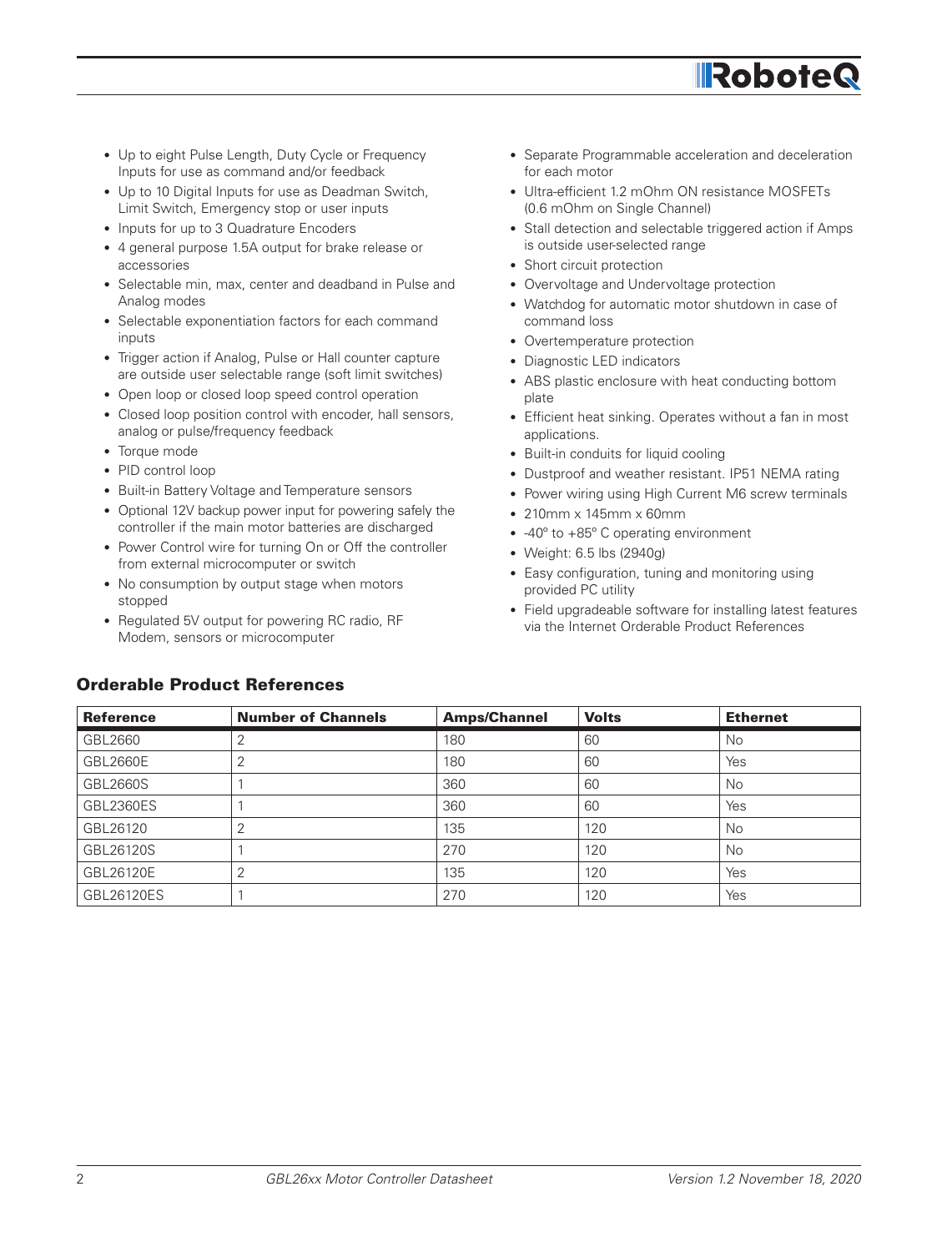

# Important Safety Disclaimer

**Dangerous uncontrolled motor runaway condition can occur for a number of reasons, including, but not limited to: command or feedback wiring failure, configuration error, faulty firmware, errors in user script or user program, or controller hardware failure.** 

**The user must assume that such failures can occur and must make his/her system safe in all conditions. Roboteq will not be liable in case of damage or injury as a result of product misuse or failure.**

### Power Wires Identifications and Connection

Power connections are made by means of high amperage power terminals located at the top of the controller, as shown in Figure 1:.



FIGURE 1. GBL26xx Rear View

The diagram in Figure 2, below, shows how to wire the controller in a dual motor configuration, and how to turn power On and Off.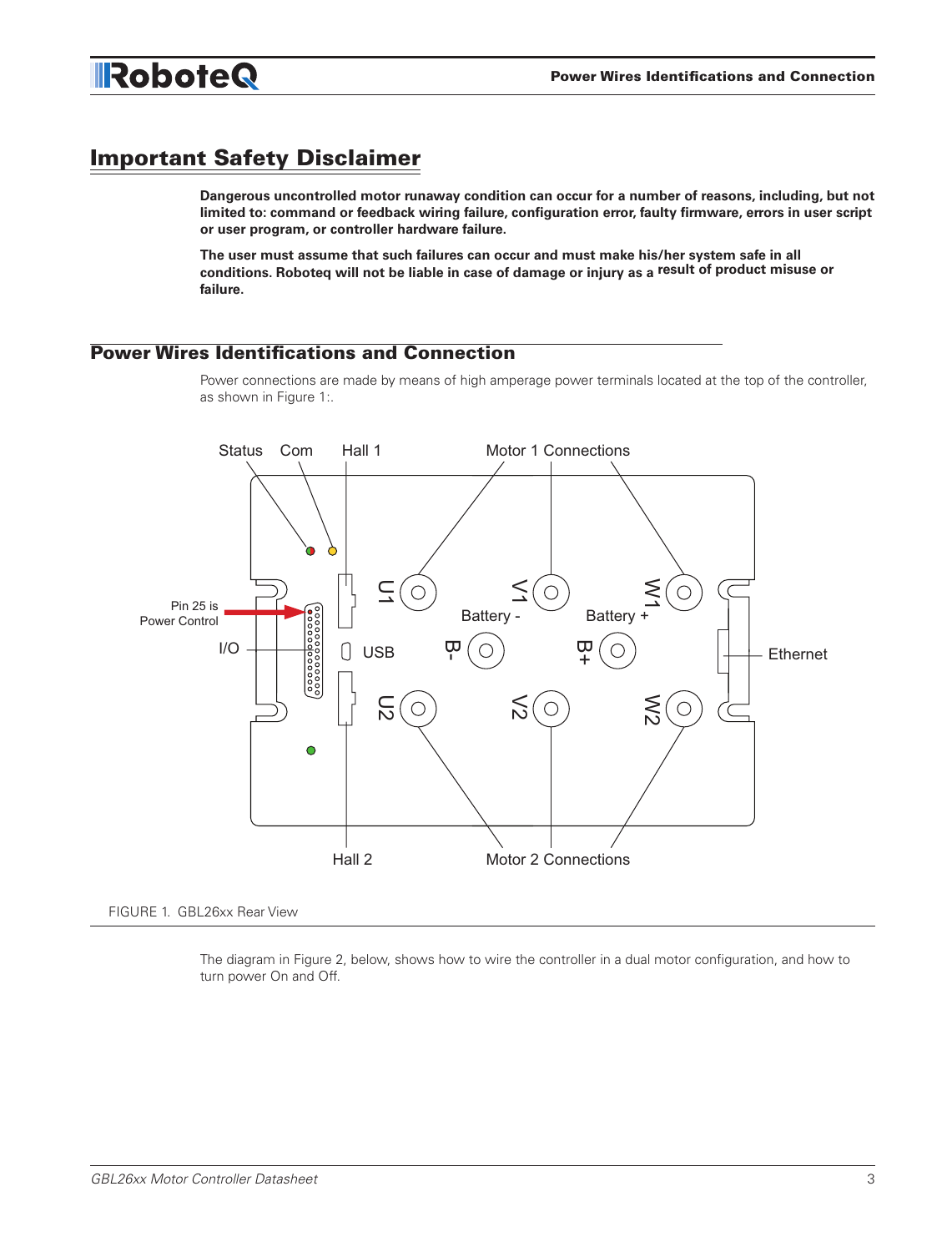# **RoboteG**



FIGURE 2. Powering the Controller. Thick lines identify MANDATORY connections

# Important Warning

Carefully follow the wiring instructions provided in the Power Connection section of the User Manual. The information on this datasheet is only a summary.

### Mandatory Connections

It is imperative that the controller is connected as shown in Figure 2, above, in order to ensure a safe and trouble-free operation. All connections shown as thick black lines line are mandatory. The controller must be powered On/Off using switch SW1on the Pwr Ctrl tab. Use a suitable high-current fuse F1 as a safety measure to prevent damage to the wiring in case of major controller malfunction.

#### Emergency Switch or Contactor

The battery must be connected in permanence to the controller's VMot tabs via a high-power emergency switch or contactor SW2 as additional safety measure. The user must be able to deactivate the switch or contactor at any time, independently of the controller state.

### Electrostatic Discharge Protection

In accordance with IEC 61000-6-4, Roboteq Motor Controllers are designed to withstand ESD up to 4kV touch and 8kV air gap. This protection is implemented without any additional external connections required.

Some specifications, such as EN12895, require a higher level of protection. To maximize ESD protection, up to 8kV touch and 15kV air gap, you may connect the metallic heatsink of the controller to your battery negative terminal. See App Note 062918 for example connections.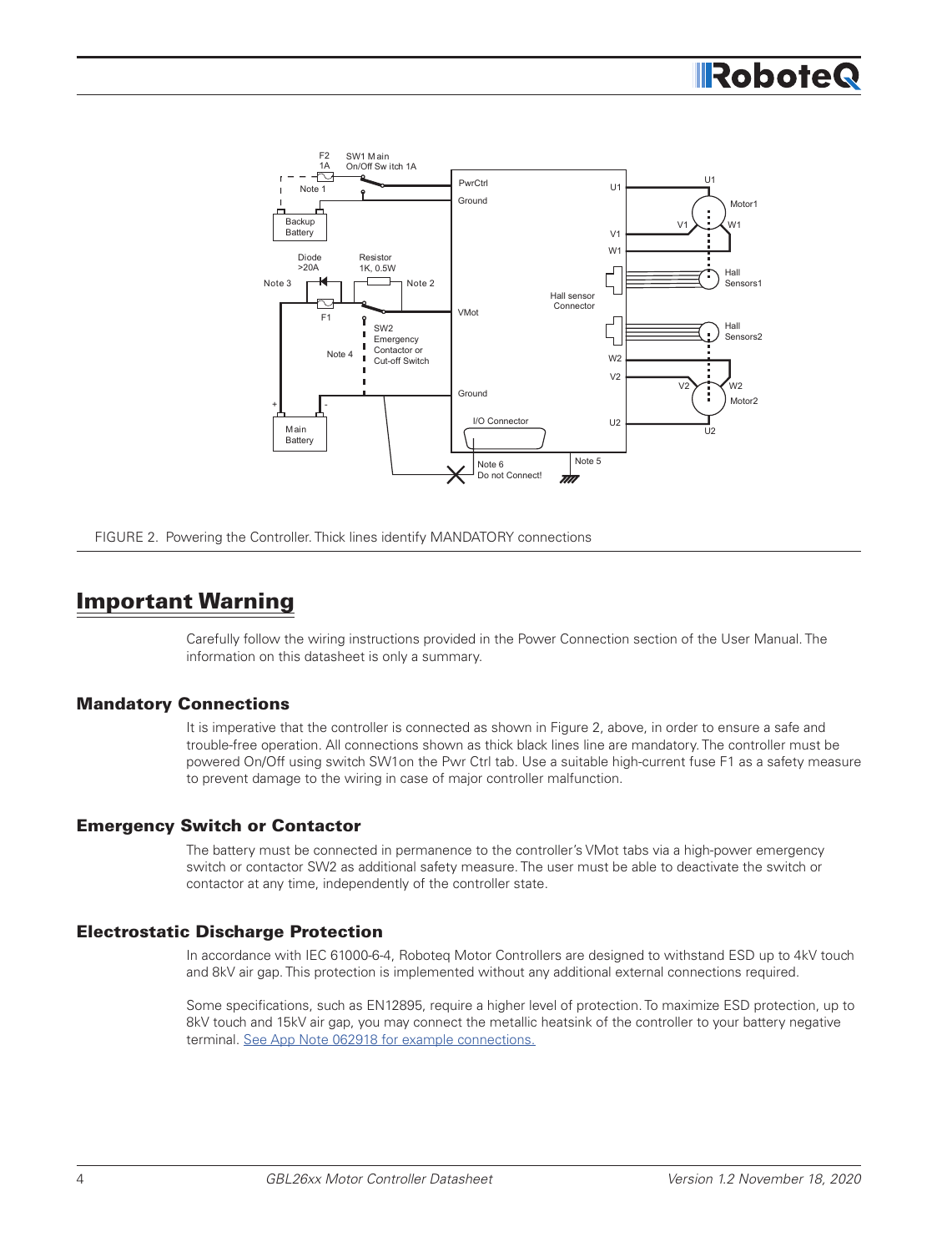### Precautions and Optional Connections

Note 1: Backup battery to ensure motor operation with weak or discharged batteries, connect a second battery to the Power Control wire/terminal via the SW1 switch.

Note 2: Use precharge 1K, 0.5W Resistor to prevent switch arcing.

Note 3: Insert a high-current diode to ensure a return path to the battery during regeneration in case the fuse is blown.

Note 4: Optionally ground the VMot tabs when the controller is Off if there is any concern that the motors could be made to spin and generate voltage in excess of 60V.

Note 5: Connect the controller's bottom plate to a wire connected to the Earth while the charger is plugged in the AC main, or if the controller is powered by an AC power supply.

Note 6: Beware not to create a path from the ground pins on the I/O connector and the battery minus terminal.

### Single Channel Wiring

On the Single Channel GBL26xxS, the each of the motor wire must be connected to both output tabs of the same letter, as shown in Figure 3, below. Use the Encoders and/or Hall sensors of Channel 1 for operation.



FIGURE 3. Single Channel Wiring Diagram

# Important Warning

This wiring must be done only on the single channel version of the controller. Paralleling the wires on a dual channel product will cause permanent damage. Verify that your controller is an GBL2660S or GBL26120S before you wire in this manner.

### Use of Safety Contactor for Critical Applications

An external safety contactor must be used in any application where damage to property or injury to person can occur because of uncontrolled motor operation resulting from failure in the controller's power output stage.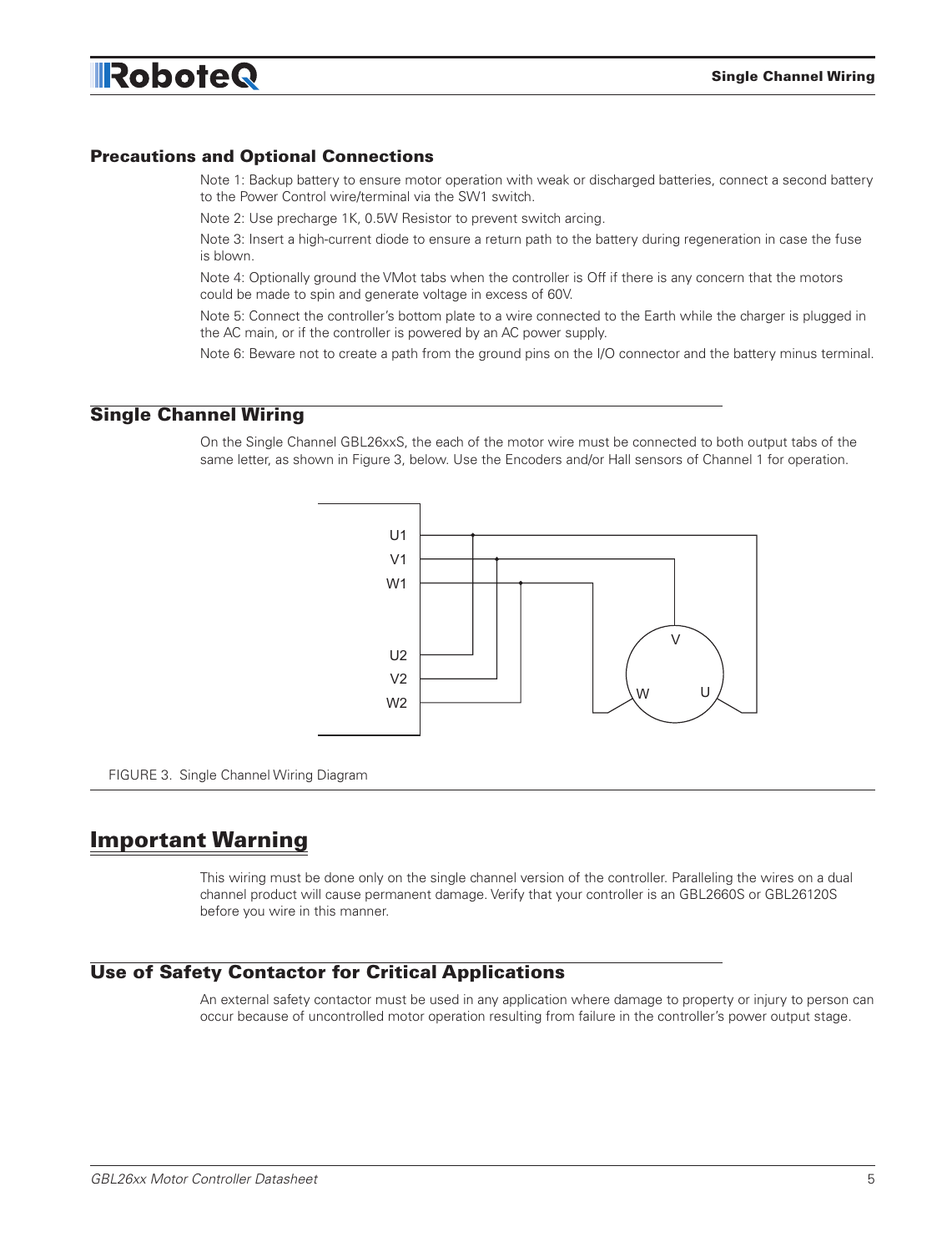# **IRoboteG**



#### FIGURE 4. Contactor Wiring Diagram

The contactor coil must be connected to a digital output configured to activate when "No MOSFET Failure". The controller will automatically deactivate the coil if the output is expected to be off and battery current of 1A or more is measured for more than 0.5s. This circuit will not protect against other sources of failure such as those described in the "Important Safety Disclaimer" on Page 3.

### Controller Mounting

During motor operation, the controller will generate heat that must be evacuated. The published amps rating can only be fully achieved if adequate cooling is provided. Good conduction cooling can be achieved by having the bottom surface of the case making contact with a metallic surface (chassis, cabinet).

### Hall Sensors Connection

Connection to the Hall Sensors is done using a special connector on the front side of the controller. The Hall sensor connector is a 6-pin Molex Microfit 3.0, ref. 43645.

Pin assignment are in Table 1, below.



FIGURE 5. Hall Sensors Connector

| TABLE 1           |         |              |        |        |        |
|-------------------|---------|--------------|--------|--------|--------|
| <b>Pin Number</b> |         | £<br>$\cdot$ |        | э      |        |
| Signal            | $5\vee$ | Hall C       | Hall B | Hall A | Ground |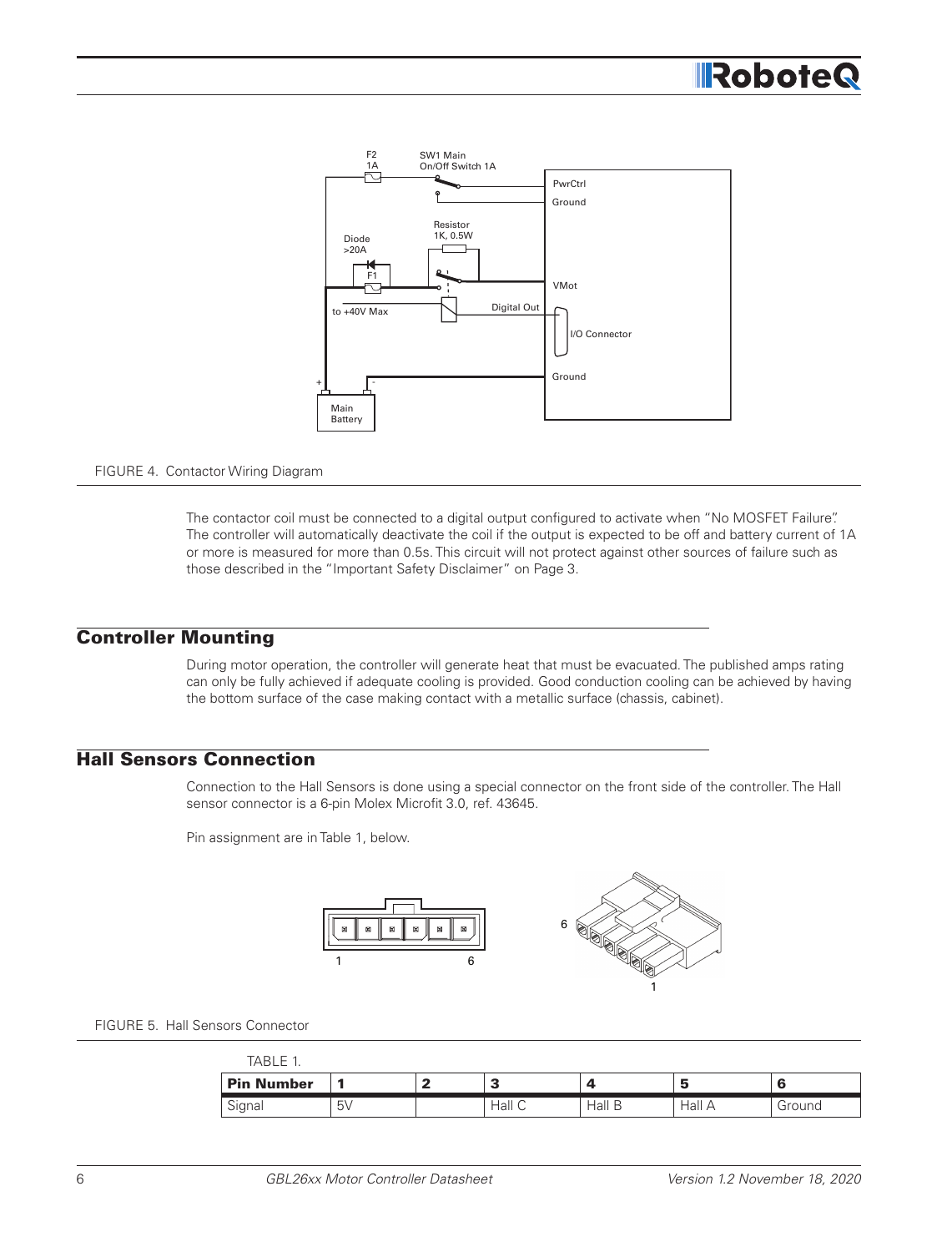

### Hall Sensor vs Motor Output sequencing

The controller requires the Hall sensors inside the motor to be 120 degrees apart. The controller's 3-phase bridge will activate each of the motor winding according to the sequence shown in the Figure 6, below.



FIGURE 6. Hall Sensors Sequence

### Connection to SSI Absolute Encoder

In Sinusoidal Mode, the controller can use motors equipped with absolute angle sensors with SSI interface. When enabled, the SSI signals are found on the 6-pin Molex connector that is otherwise used for the Hall Sensors. The controller issues a clock signal to, and receives data signal from the encoder.



FIGURE 7. Hall Sensor Connector Used for SSI Encoders

| TABLE 2    |                |         |           |        |        |        |
|------------|----------------|---------|-----------|--------|--------|--------|
| Pin Number |                |         |           |        |        |        |
| Signal     | 5 <sub>V</sub> | Clock - | $Clock +$ | Data - | Data + | Ground |

### Connection to Analog Sin/Cos Absolute Encoder

The GBL2660 has 4 high-speed analog inputs that can be used to capture absolute angle position from resolvers or magnetic sensors with sin/cos voltage outputs. The signal must be 0-5V max with the 0 at 2.500V. Table 3, below, shows the signals assignment on the 25-pin connector.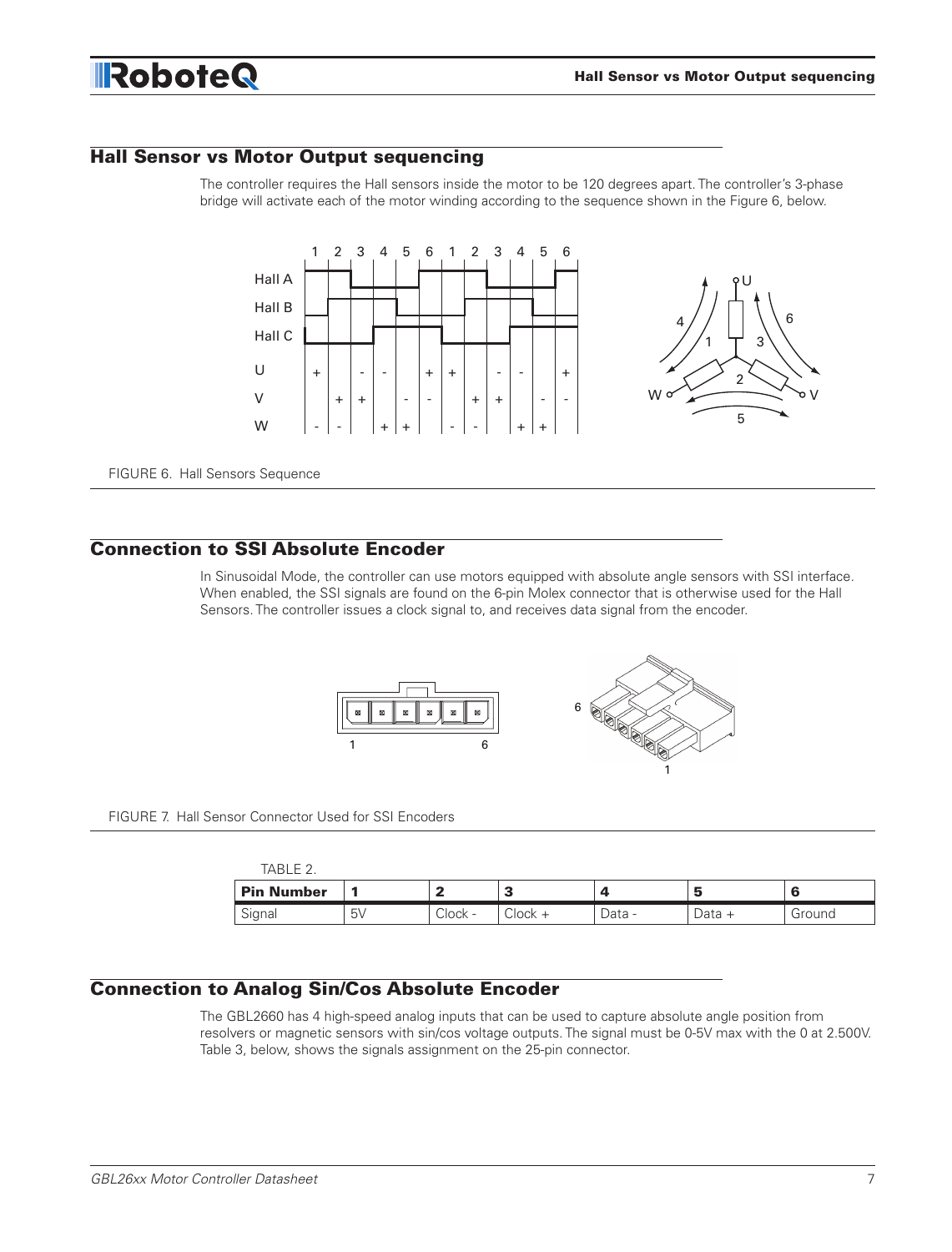

#### TABLE 3.

| <b>Signal</b>    | <b>Pin Number</b> | <b>Pin Name</b> |
|------------------|-------------------|-----------------|
| Sin1             | 9                 | ASIN1           |
| Cos1             | 10                | ACOS1           |
| Sin <sub>2</sub> | 24                | ANA7/ASIN2      |
| Cos2             | 12                | ANA8/ACOS2      |

# Connecting Resolver

Resolver wiring is similar to a Sin/Cos sensor with the addition of an excitation signal. Figure 8, below, shows the necessary connections.



#### FIGURE 8. Resolver Connections

Table 4, below, shows the signals assignment on the 15-pin connector.

|--|--|

| <b>Signal</b> | <b>Pin Number</b> | <b>Pin Name</b> |
|---------------|-------------------|-----------------|
| Sin1          | 9                 | ASIN1           |
| Cos1          | 10                | ACOS1           |
| Sin2          | 24                | ANA7/ASIN2      |
| Cos2          | 12                | ANA8/ACOS2      |
| Exc           | 17                | ANA4/EXC        |

## Commands and I/O Connections

Connection to RC Radio, Microcomputer, Joystick and other low current sensors and actuators is done via the 25 connector. The functions of many pins vary depending on controller model and user configuration. Pin assignments are found in Table 5, below.



FIGURE 9. Main Connector Pin Locations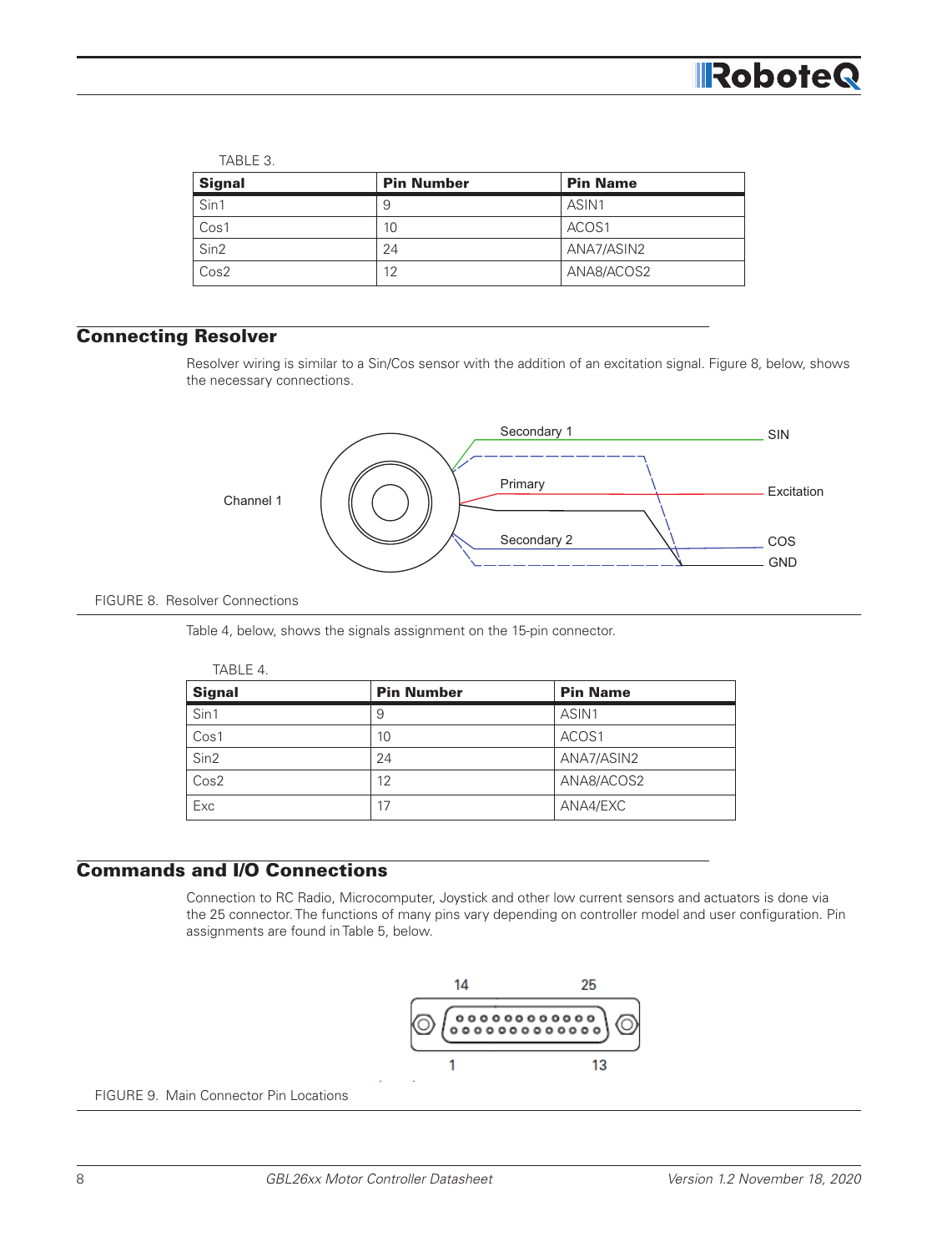|  | ۰, |
|--|----|
|--|----|

| <b>Connector</b>                                                     |              |             |               |                 |                  |                  |                    |                       |
|----------------------------------------------------------------------|--------------|-------------|---------------|-----------------|------------------|------------------|--------------------|-----------------------|
| Pin                                                                  | <b>Power</b> | <b>Dout</b> | <b>Com</b>    | <b>Pulse</b>    | Ana              | <b>Dinput</b>    | <b>Enc</b>         | <b>Default Config</b> |
| $\mathbf{1}$                                                         | <b>GND</b>   |             |               |                 |                  |                  |                    |                       |
| 14                                                                   | 5VOut        |             |               |                 |                  |                  |                    |                       |
| $\overline{2}$                                                       |              |             | <b>RSTxD</b>  |                 |                  |                  |                    | <b>RS232Tx</b>        |
| 15                                                                   |              |             |               | RC1             | ANA1             | DIN1/STO1(2)     |                    | RCRadio1              |
| 3                                                                    |              |             | <b>RS RxD</b> |                 |                  |                  |                    | <b>RS232Rx</b>        |
| 16                                                                   |              |             |               | RC <sub>2</sub> | ANA <sub>2</sub> | DIN2/STO2(2)     |                    | RCRadio2              |
| $\overline{4}$                                                       |              |             |               | RC3             | ANA3             | DIN <sub>3</sub> |                    | AnaCmd1 (1)           |
| 17                                                                   |              |             |               | RC4             | ANA4/EXC         | DIN4             |                    | AnaCmd2 (1)           |
| 5                                                                    | <b>GND</b>   |             |               |                 |                  |                  |                    |                       |
| 18                                                                   |              | DOUT1       |               |                 |                  |                  |                    | Motor Brake 1         |
| $6\,$                                                                |              | DOUT2       |               |                 |                  |                  |                    | Motor Brake 2         |
| 19                                                                   |              | DOUT3       |               |                 |                  |                  |                    | Contactor             |
| $\overline{7}$                                                       |              | DOUT4       |               |                 |                  |                  |                    | Unused                |
| 20                                                                   |              |             | CANH          |                 |                  |                  |                    | Unused                |
| $\,8\,$                                                              |              |             | CANL          |                 |                  |                  |                    | Unused                |
| 21                                                                   |              |             |               | RC <sub>5</sub> | ANA5             | DIN <sub>5</sub> | ENC <sub>2</sub> A | Unused                |
| $\overline{9}$                                                       |              |             |               |                 | ASIN1            | DIN9(3)          |                    | Unused                |
| 22                                                                   |              |             |               | RC6             | ANA6             | DIN6             | ENC2B              | Unused                |
| 10                                                                   |              |             |               |                 | ACOS1            | DIN10(3)         |                    | Unused                |
| 23                                                                   |              |             | $485+$        |                 |                  |                  |                    | RS485+                |
| 11                                                                   |              |             | 485-          |                 |                  |                  |                    | RS485-                |
| 24                                                                   |              |             |               | RC7             | ANA7/ASIN2       | DIN7             | ENC1A              | Unused                |
| 12                                                                   |              |             |               | RC8             | ANA8/ACOS2       | DIN8             | ENC1B              | Unused                |
| 25                                                                   | PwrCtrl      |             |               |                 |                  |                  |                    |                       |
| 13                                                                   | <b>GND</b>   |             |               |                 |                  |                  |                    |                       |
| Note 1: Analog command is disabled in factory default configuration. |              |             |               |                 |                  |                  |                    |                       |
| Note 2: STO available in version 2.2b and newer of GBL26xx.          |              |             |               |                 |                  |                  |                    |                       |
| Note 3: From v2.0a and above.                                        |              |             |               |                 |                  |                  |                    |                       |

## Default I/O Configuration

While the controller can be configured so that practically any Digital, Analog and RC pin can be used for any purpose, the controller's factory default configuration provides an assignment that is suitable for most applications. The figure below shows how to wire the controller to two analog potentiometers, an RC radio, and the RS232 port. It also shows how to connect two outputs to motor brake solenoids and another output to an external status LED. You may omit any connection that is not required in your application. The controller automatically arbitrates the command priorities depending on the presence of a valid command signal in the following order: 1-RS232, 2-RC Pulse, 3-None. If needed, use the Roborun+ PC Utility to change the pin assignments and the command priority order.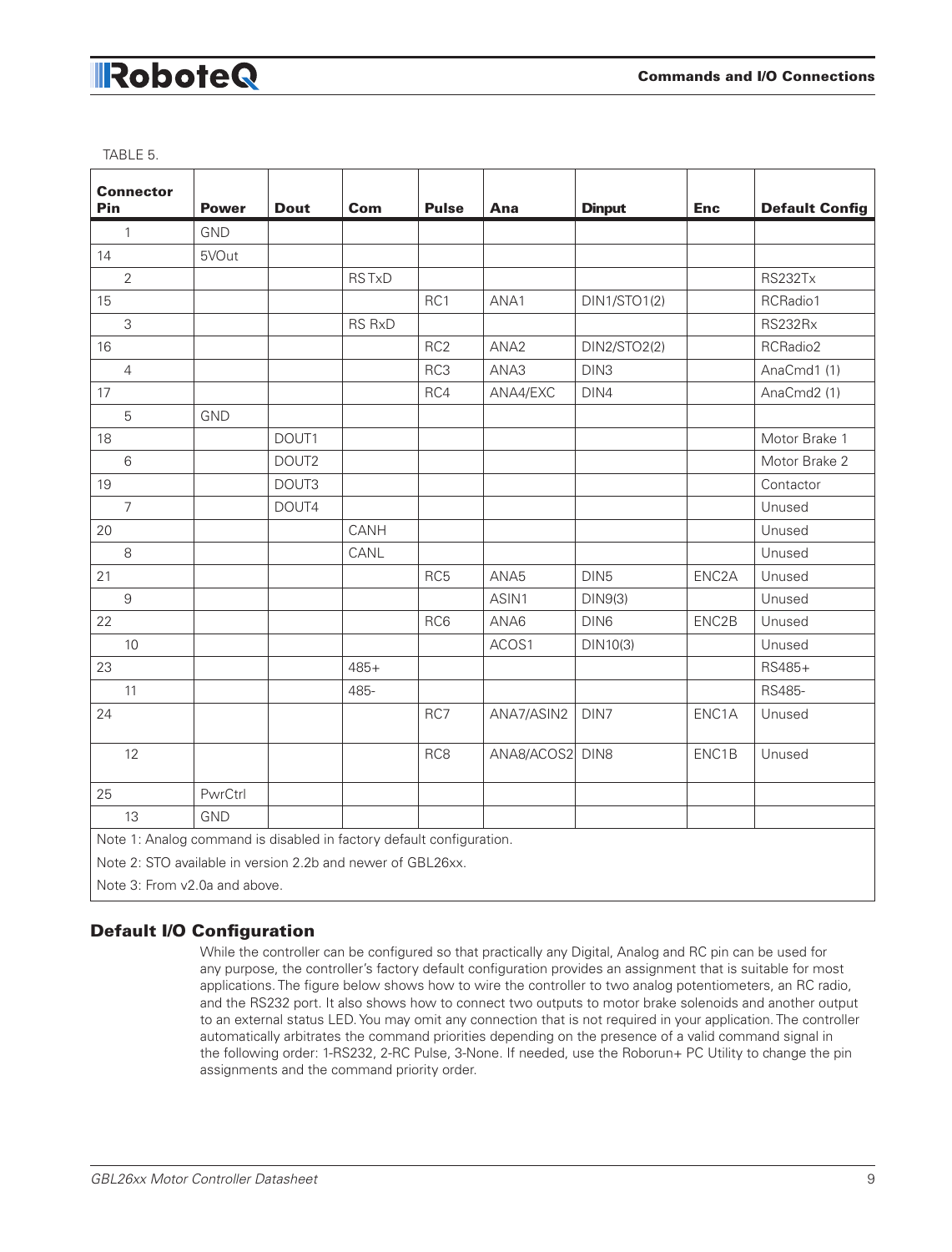

FIGURE 10. Factory Default Pin Assignment

### Enabling Analog Commands

For safety reasons, the Analog command mode is disabled by default. To enable the Analog mode, use the PC utility and set Analog in Command Priority 2 or 3 (leave Serial as priority 1). Note that by default the additional securities are enabled and will prevent the motor from starting unless the potentiometer is centered, or if the voltage is below 0.25V or above 4.75V. The drawing shows suggested assignment of Pot 1 to ANA1 and Pot 2 to ANA4. Use the PC utility to enable and assign analog inputs.

### USB communication

Use USB only for configuration, monitoring and troubleshooting. USB is not a reliable communication method when used in a electrically noisy environments and communication will not always recover after it is lost without unplugging and replugging the connector, or restarting the controller. Always prefer RS232 communication when interfacing to a computer. USB and CAN can operate at the same time on the GBL2660. Plugging USB to a computer will not disable the CAN interface.

### RS485 Communication

The FBL2360 has a half-duplex RS485 interface. Two signals are present on the 25-pin DSub connector for connecting to RS485 networks. Connecting these two wires with the correct polarity is all that is needed to establish a connection. The RS485+ is the positive signal and RS485- is the inverted signal. Once enabled, the RS485 can be used to communicate data under the Modbus protocol, or Roboteq's native serial commands.

### Ethernet Communication

Ethernet communication is only available on the E versions of the controller. The connection port is located on the top of the unit for easy and rapid access. Communication occurs via TCP/IP. Commands can be in Serial over TCP and Modbus TCP. Serial over TCP is the preferred method to access all native commands.

Two LEDs are present on the Ethernet jack, as shown in Figure 13. The left Yellow LED will be On when operating as 100 Mbps connection and Off when as 10 Mbps. The right Green LED will blink when data activity is present.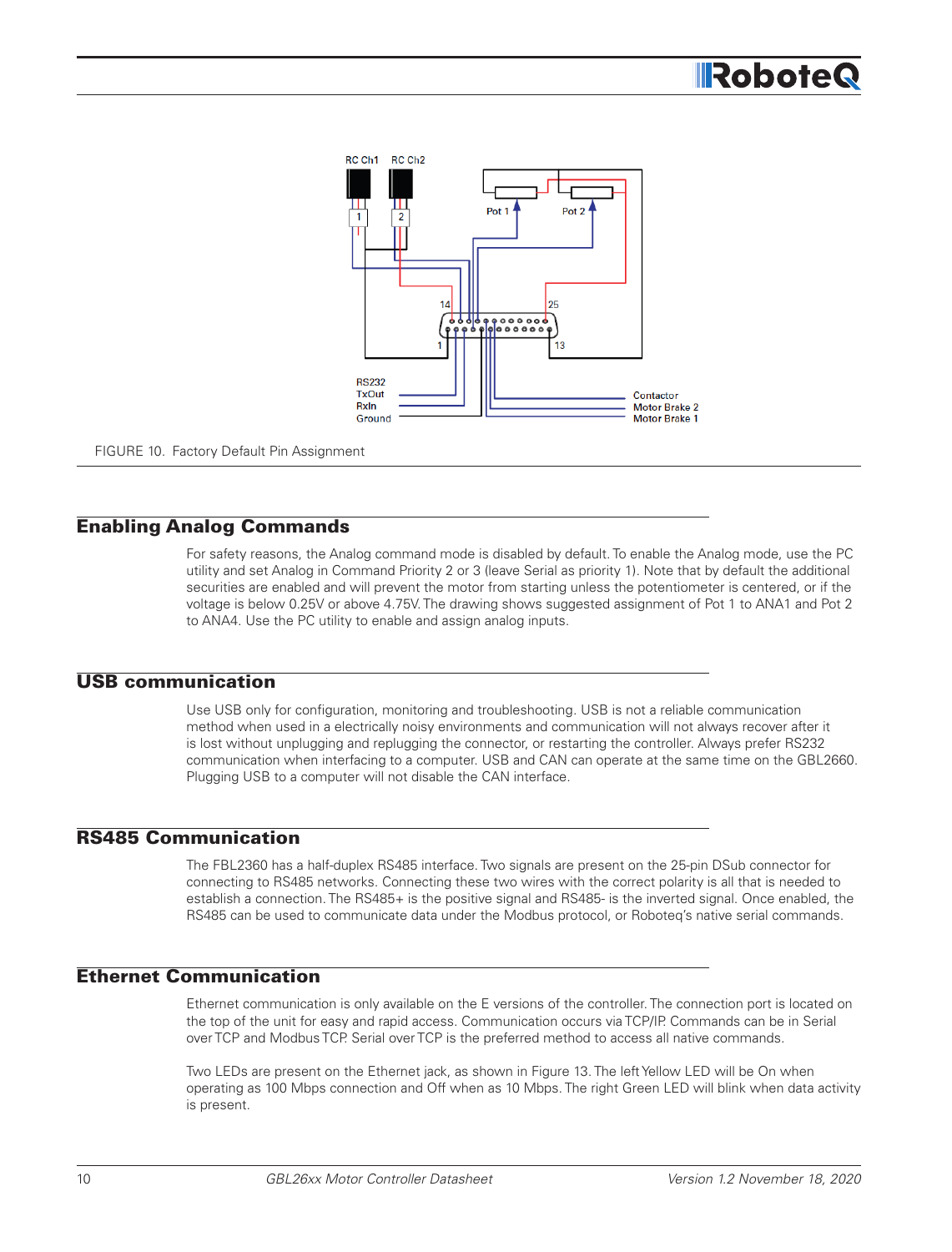



FIGURE 11. Ethernet LED Configuration

### Status LED Flashing Patterns

After the controller is powered on, the Power LED will tun on, indicating that the controller is On. The Status LED will be flashing at a 2 second interval. The flashing pattern and color provides operating or exception status information.



The communication LED gives status information on the CAN and USB.

| ---<br>.                                                                                                                                                                                                                             | Always off: No USB, No CAN           |
|--------------------------------------------------------------------------------------------------------------------------------------------------------------------------------------------------------------------------------------|--------------------------------------|
| w y w tj w w y y y s                                                                                                                                                                                                                 | Always On: USB Active, No CAN        |
| <u> Literatur de la provincia de la conte</u>                                                                                                                                                                                        | Flashing On: No USB, CAN Enabled     |
| <u> Tantan di Kabupatén Bandung Kabupatén Ing Kabupatén Ing Kabupatén Ing Kabupatén Ing Kabupatén Ing Kabupatén Ing Kabupatén Ing Kabupatén Ing Kabupatén Ing Kabupatén Ing Kabupatén Ing Kabupatén Ing Kabupatén Ing Kabupatén </u> | Flashing Off: USB Active, CAN Enable |

FIGURE 14. Communication LED Flashing Patterns

Additional status information may be obtained by monitoring the controller with the PC utility.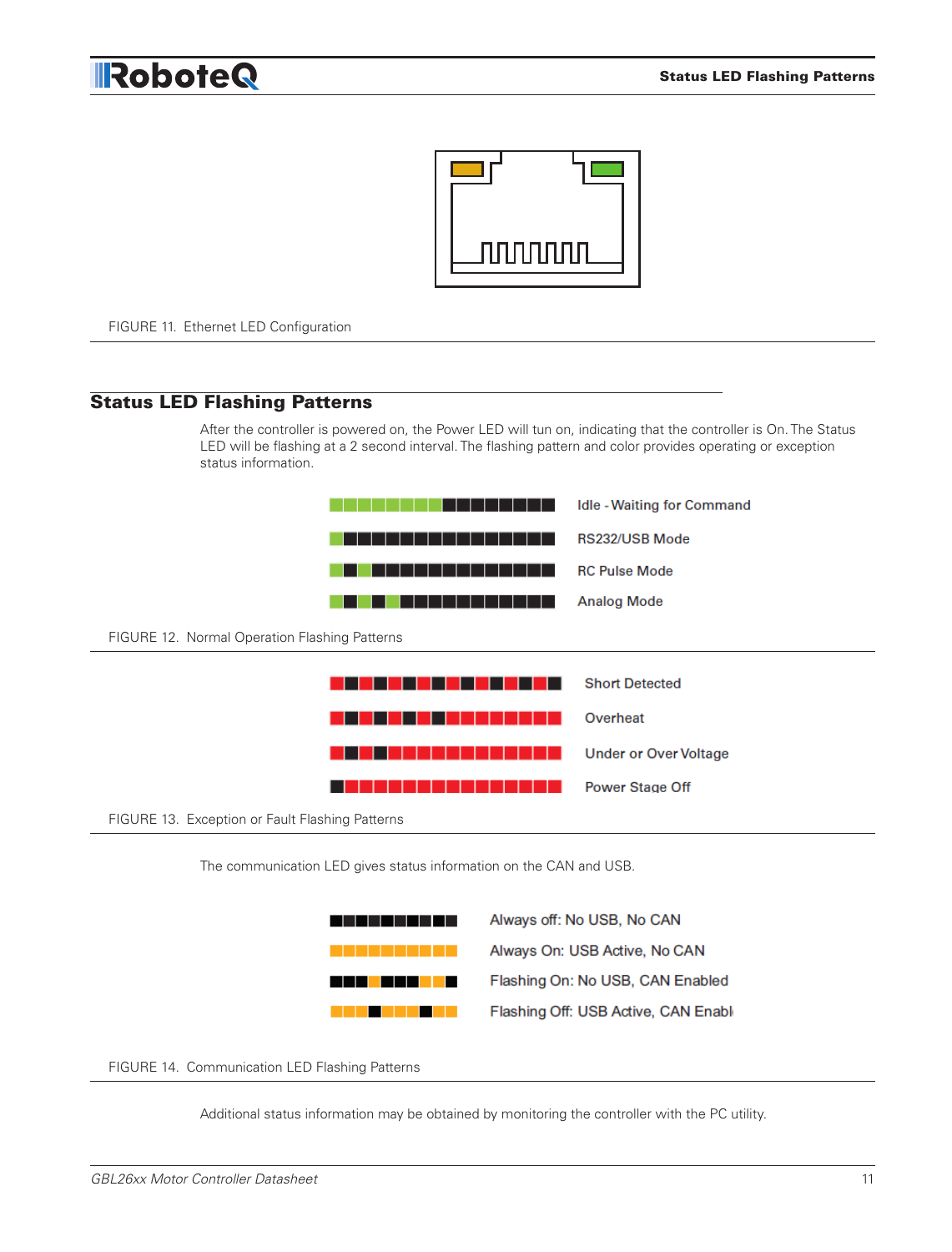### Battery Backed Clock and Variables

The controller includes a real-time clock/calendar and RAM storage for user variables. Both the clock and the RAM storage require a battery to continue running and for the stored data not to be lost while the controller is powered down. The battery is not installed by Roboteq. Users who wish to use the clock and/or battery backed RAM variables must install a battery themselves. The battery socket can be reached by removing the 6 screws that are holding the cover. Lift the cover to reach the board and insert a 3V, 12.5mm coin-style battery. Use battery type CR1225 or equivalent.

#### Measured Amps

The controller includes Amps sensors in line with the motor terminals and on the battery ground terminals. Both Motor Amps and Battery Amps are therefore measured with precision.

### Safe Torque Off - STO (Certification Pending)

Safe Torque Off is a secure method for stopping the motor, regardless whether the controller is operating normally or is faulty. STO is Hardware-based, meaning that the MCU does not need to be processing the inputs or drive the motor outputs. When STO is enabled, two digital inputs, DIN1 and DIN2 are remapped as STO1 and STO2. The inputs are redundant and both must have a 6V to 30V signal present at the same time in order for the Power MOSFETs to be energized. The controller will perform a self-check of the STO circuit at every power on and every time the STO inputs go from any state to both high. Once the STO hardware is verified to work, the controller will safely allow the motors to be energized. If either input is below 1V, the controller's outputs will be disabled, even in the case where any one component inside the controller is damaged. The STO circuit is verified and validated by TUV (certification pending) and can therefore be trusted in lieu of external relays. See STO Manual for more information and maintenance instructions.

By factory default STO is disabled. It must be enabled by removing the jumper located on the controller's PCB. STO functionality is only available in the T version of the controller.



FIGURE 15. STO input levels effects on controller output

The STO function is compliant to:

- IEC 61800-5-2:2007, SIL 3
- IEC 61508:2010, SIL 3
- IEC 62061:2005, SIL 3
- ISO 13849-1:2015, Category 3 Performance Level e

# Important Warning

**Activating STO does lead to no more torque generation on the motor. The motor will not be actively stopped but run out. In case of a multiple fault in the power stage a rotation might occur.**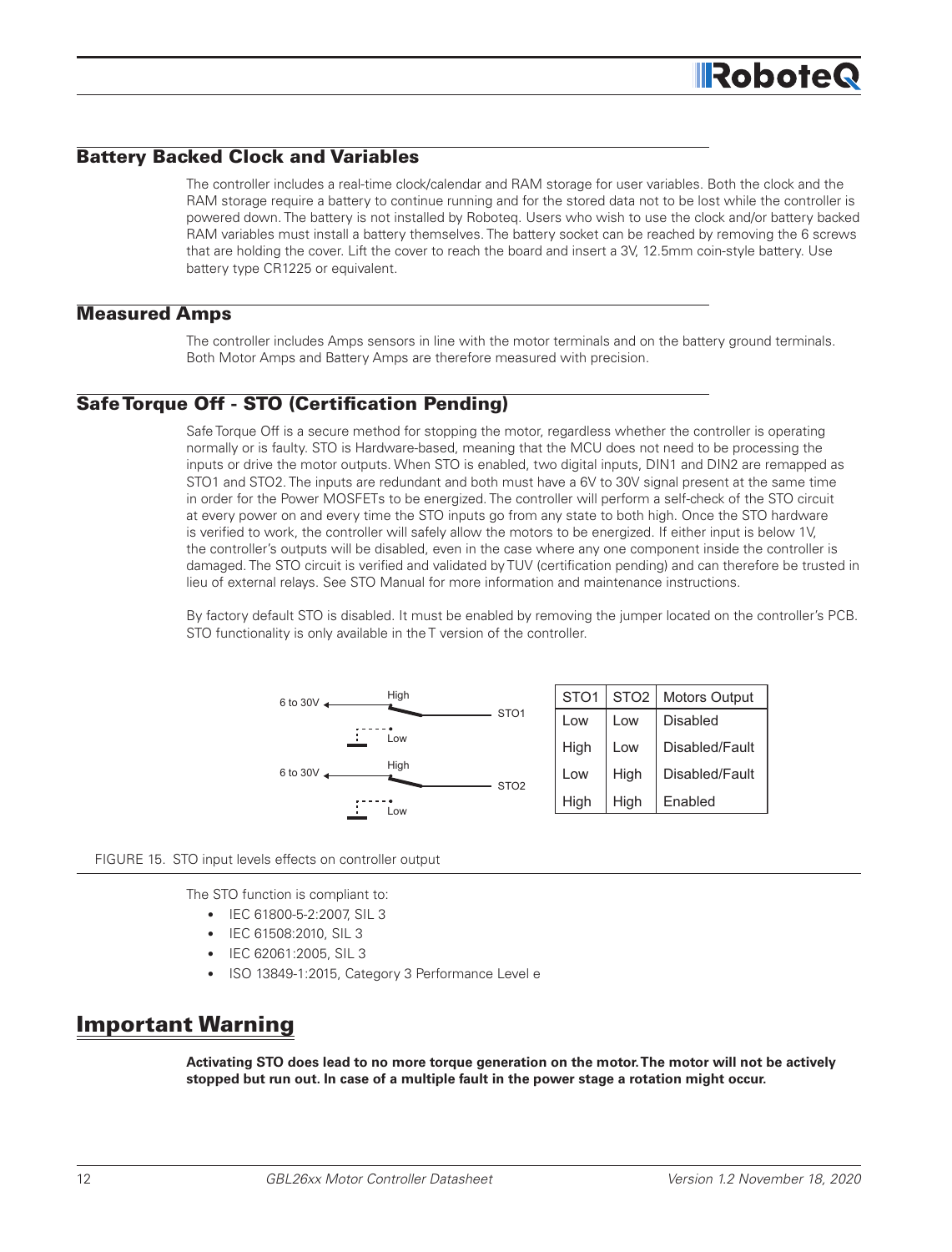# Electrical Specifications

# Absolute Maximum Values

The values Table 6, below, should never be exceeded, permanent damage to the controller may result.

TABLE 6.

| <b>Parameter</b>                               | <b>Measure point</b>                                                                                                     | <b>Min</b> | <b>Typ</b> | Max    | <b>Units</b> |  |  |
|------------------------------------------------|--------------------------------------------------------------------------------------------------------------------------|------------|------------|--------|--------------|--|--|
| Reverse Voltage on Battery Leads               | Ground to VBat                                                                                                           | $-1$       |            |        | Volts        |  |  |
| Power Control Voltage                          | Ground to Pwr Control wire                                                                                               |            |            | 63     | <b>Volts</b> |  |  |
| Motor Leads Voltage                            | Ground to U, V, W wires                                                                                                  |            |            | 63(1)  | Volts        |  |  |
| Digital Output Voltage                         | Ground to Output pins                                                                                                    |            |            | 60     | Volts        |  |  |
| Analog and Digital Inputs Voltage              | Ground to any signal pin on                                                                                              |            |            | 30     | Volts        |  |  |
|                                                | 15-pin & Hall inputs                                                                                                     |            |            |        |              |  |  |
| RS232 I/O pins Voltage                         | External voltage applied to Rx/Tx                                                                                        |            |            | 30(2)  | Volts        |  |  |
|                                                | pins                                                                                                                     |            |            |        |              |  |  |
| Case Temperature                               | Case                                                                                                                     | $-40$      |            | 85     | $^{\circ}C$  |  |  |
| Humidity                                       | Case                                                                                                                     |            |            | 100(2) | $\%$         |  |  |
|                                                | Note 1: Maximum regeneration voltage in normal operation. Never inject a DC voltage from a battery or other fixed source |            |            |        |              |  |  |
| Note 2: No voltage must be injected on TxD pin |                                                                                                                          |            |            |        |              |  |  |

# Power Stage Electrical Specifications (at 25ºC ambient)

TABLE 7.

| <b>Continuous Max</b><br><b>Current per channel</b> | <b>Measure point</b>          | <b>Model</b> | Min      | <b>Typ</b> | <b>Max</b> | <b>Units</b> |
|-----------------------------------------------------|-------------------------------|--------------|----------|------------|------------|--------------|
| <b>Battery Leads Voltage</b>                        | Ground to VBat                | GBL2660x     | 0(1)     |            | 63         | Volts        |
|                                                     |                               | GBL26120x    | 0(1)     |            | 120        | Volts        |
| Motor Leads Voltage                                 | Ground to U, V, W<br>wires    | All          | 0(1)     |            | 63(2)      | Volts        |
| Power Control Voltage                               | Ground to Power               | All          | 0(1)     |            | 65         | Volts        |
|                                                     | Control wire                  |              |          |            |            |              |
| Minimum Operating Voltage                           | VBat or Pwr Ctrl wires        | All          | 9(3)     |            |            | Volts        |
| Over Voltage protection range                       | Ground to VBat                | AlI          | 5        | 60(4)      | 63         | Volts        |
| Under Voltage protection range                      | Ground to VBat                | All          | $\Omega$ | 5(4)       | 63         | Volts        |
| Idle Current Consumption                            | <b>VBat or Pwr Ctrl wires</b> | All          | 50       | 100(5)     | 150        | mA           |
| <b>ON Resistance (Excluding</b>                     | VBat to U, V or W.            | GBL2660      |          | 1.2        |            | mOhm         |
| wire resistance)                                    | Ground to U, V or W           | GBL2660S     |          | 0.6        |            | mOhm         |
|                                                     |                               | GBL26120     |          | 2.4        |            | mOhm         |
|                                                     |                               | GBL26120S    |          | 1.2        |            | mOhm         |
| Max Current for 30s                                 | Motor current                 | GBL2660      |          |            | 180        | Amps         |
|                                                     |                               | GBL2660S     |          |            | 360        | Amps         |
|                                                     |                               | GBL26120     |          |            | 135        | Amps         |
|                                                     |                               | GBL26120S    |          |            | 270        | Amps         |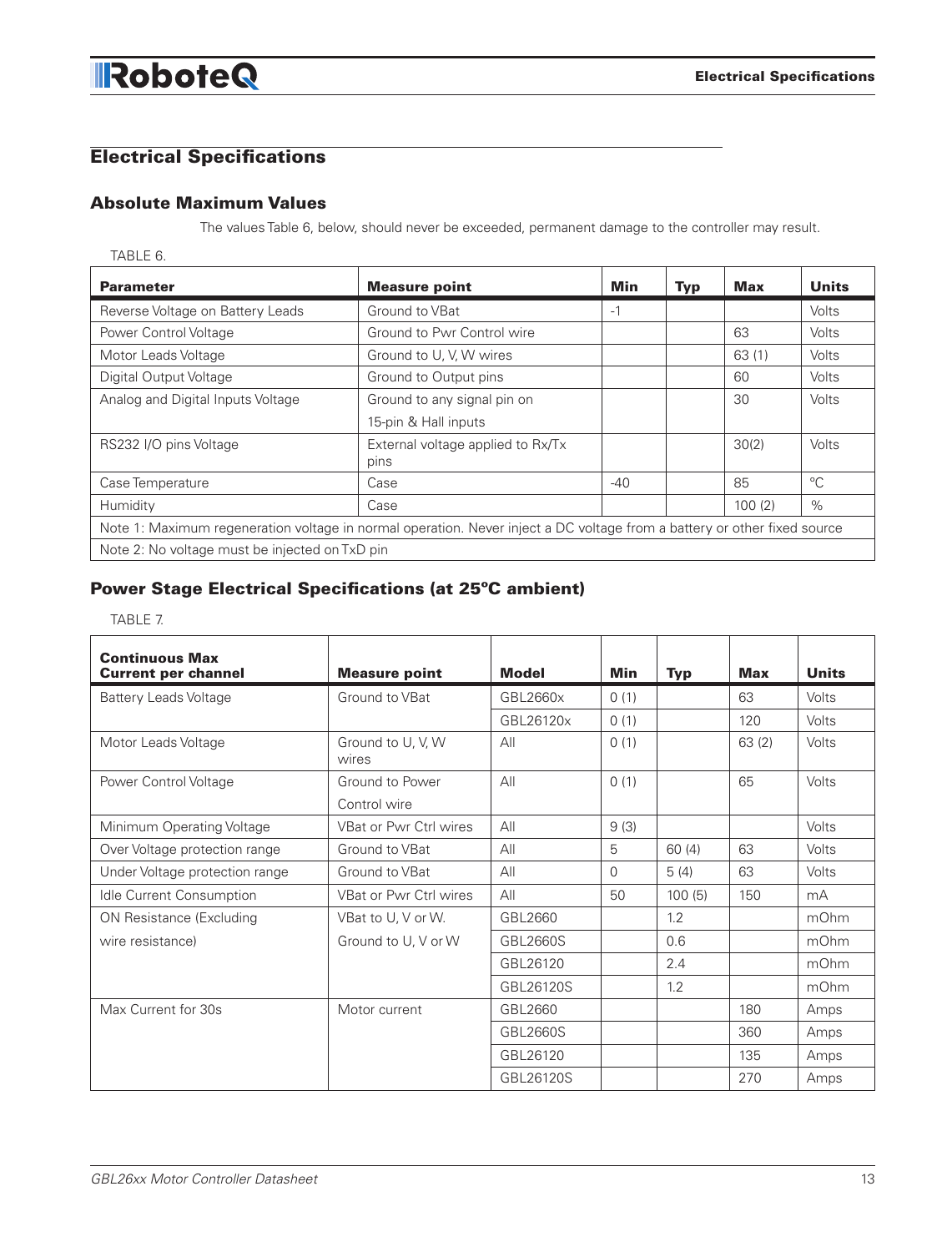#### TABLE 7.

| <b>Continuous Max</b><br><b>Current per channel</b> | <b>Measure point</b>                    | <b>Model</b>    | Min          | <b>Typ</b>                           | <b>Max</b> | <b>Units</b>      |
|-----------------------------------------------------|-----------------------------------------|-----------------|--------------|--------------------------------------|------------|-------------------|
| Continuous Max Current per                          | Motor current                           | GBL2660         |              |                                      | 120(6)     | Amps              |
| channel                                             |                                         | GBL2660S        |              |                                      | 240(6)     | Amps              |
|                                                     |                                         | GBL26120        |              |                                      | 100        | Amps              |
|                                                     |                                         | GBL26120S       |              |                                      | 200        | Amps              |
| Current Limit range                                 | Motor current                           | GBL2660         | 10           | 120(7)                               | 180        | Amps              |
|                                                     |                                         | <b>GBL2660S</b> | 20           | 240(7)                               | 360        | Amps              |
|                                                     |                                         | GBL26120        | 10           | 100(7)                               | 135        | Amps              |
|                                                     |                                         | GBL26120S       | 20           | 200(7)                               | 270        | Amps              |
| <b>Stall Detection Amps range</b>                   | Motor current                           | GBL2660         | 10           | 180(7)                               | 180        | Amps              |
|                                                     |                                         | GBL2660S        | 20           | 360(7)                               | 360        | Amps              |
|                                                     |                                         | GBL26120        | 10           | 135(7)                               | 135        | Amps              |
|                                                     |                                         | GBL26120S       | 20           | 270(7)                               | 270        | Amps              |
| Stall Detection timeout range                       | Motor current                           | All             | $\mathbf{1}$ | 500 (8)                              | 65000      | milli-<br>seconds |
| <b>Short Circuit Detection</b><br>threshold (9)     | Between Motor wires<br>or Between Motor | GBL26XX         |              |                                      | 500 (10)   | Amps              |
|                                                     | wires and round                         | GBL26XXS        |              |                                      | 1000 (10)  | Amps              |
| <b>Short Circuit Detection</b><br>threshold         | Between Motor wires<br>and VBat         | All             | result       | No Protection. Permanent damage will |            |                   |
| Motor Acceleration/<br>Deceleration range           | Motor Output                            | All             | 100          | 500 (11)                             | 65000      | milli-<br>seconds |

Note 1: Negative voltage will cause a large surge current. Protection fuse needed if battery polarity inversion is possible

Note 2: Maximum regeneration voltage in normal operation. Never inject a DC voltage from a battery or other fixed source

Note 3: Minimum voltage must be present on VBat or Power Control wire

Note 4: Factory default value. Adjustable in 0.1V increments

Note 5: Current consumption is lower when higher voltage is applied to the controller's VBat or PwrCtrl wires

Note 6: Estimate. Limited by case temperature. Current may be higher with better cooling

Note 7: Factory default value. Adjustable in 0.1A increments

Note 8: Factory default value. Time in ms that Stall current must be exceeded for detection

Note 9: Controller will stop until restarted in case of short circuit detection

Note 10: Approximate value

Note 11: Factory default value. Time in ms for power to go from 0 to 100%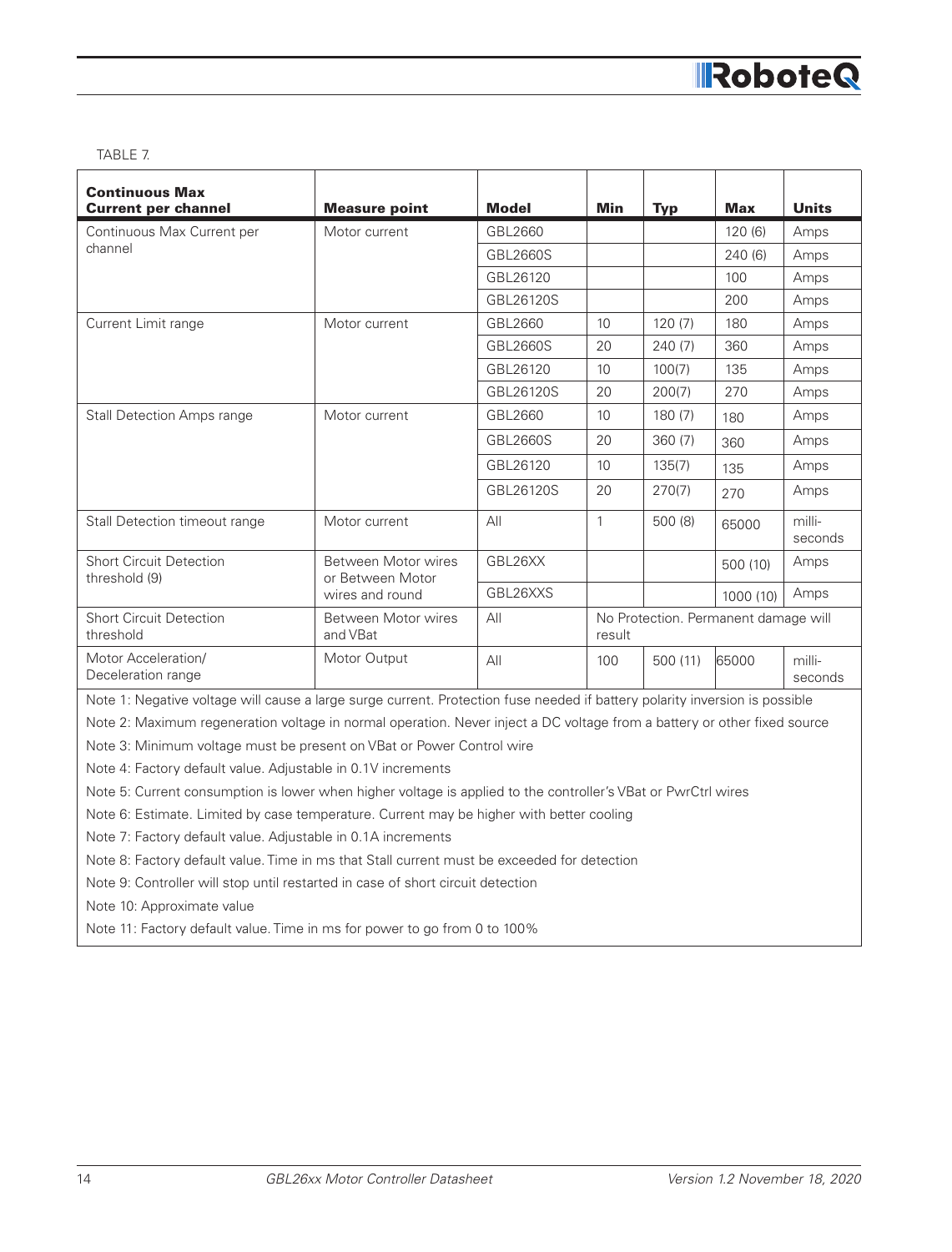# Command, I/O and Sensor Signals Specifications

|  | ٠<br>× |
|--|--------|
|  |        |

| <b>Parameter</b>                   | <b>Measure point</b>       | <b>Min</b> | <b>Typ</b> | <b>Max</b> | <b>Units</b> |
|------------------------------------|----------------------------|------------|------------|------------|--------------|
| Main 5V Output Voltage             | Ground to 5V pins on       | 4.6        | 4.75       | 4.9        | Volts        |
| 5V Output Current                  | 5V pins on RJ45 and DSub15 |            |            | 200(1)     | mA           |
| Digital Output Voltage             | Ground to Output pins      |            |            | 60         | Volts        |
| Output On resistance               | Output pin to ground       |            | 0.25       | 0.5        | Ohm          |
| Output Short circuit threshold     | Output pin                 | 1.7        |            | 3.5        | Amps         |
| <b>Digital Output Current</b>      | Output pins, sink current  |            |            | 1.5        | Amps         |
| Input Impedances (except DIN11-19) | AIN/DIN Input to Ground    |            | 53         |            | kOhm         |
| Digital Input 0 Level              | Ground to Input pins       | $-1$       |            |            | Volts        |
| Digital Input 1 Level              | Ground to Input pins       | 3          |            | 30         | Volts        |
| Analog Input Range                 | Ground to Input pins       | $\Omega$   |            | 5.1        | Volts        |
| Analog Input Precision             | Ground to Input pins       |            | 0.5        |            | $\%$         |
| Analog Input Resolution            | Ground to Input pins       |            | 1          |            | mV           |
| Pulse durations                    | Pulse inputs               | 20000      |            | 10         | <b>US</b>    |
| Pulse repeat rate                  | Pulse inputs               | 50         |            | 250        | Hz           |
| Pulse Capture Resolution           | Pulse inputs               |            | 1          |            | <b>US</b>    |
| Frequency Capture                  | Pulse inputs               | 100        |            | 1000       | Hz           |
| Note 1: Sum of all 5V Out outputs  |                            |            |            |            |              |

# Operating & Timing Specifications

#### TABLE 9.

| <b>Parameter</b>                                              | <b>Measure Point</b>     | Min      | <b>Typical</b> | <b>Max</b> | <b>Units</b> |
|---------------------------------------------------------------|--------------------------|----------|----------------|------------|--------------|
| <b>Command Latency</b>                                        | Command to output change | $\Omega$ | 0.5            |            | ms           |
| PWM Frequency                                                 | Motor Output             | 10       | 18             | 20         | kHz          |
| Closed Loop update rate                                       | Internal                 |          | 1000           |            | Hz           |
| RS232 baud rate                                               | Rx & Tx pins             |          | 115200 (1)     |            | Bits/s       |
| RS232 Watchdog timeout                                        | Rx pin                   | 1(2)     |                | 65000      | ms           |
| Note 1: 115200, 8-bit, no parity, 1 stop bit, no flow control |                          |          |                |            |              |
| Note 2: May be disabled with value 0                          |                          |          |                |            |              |

### Motor Characteristics Requirement for FOC current control

For proper FOC current control and motor operation under sinusoidal commutation, it is necessary for the motor to meet a minimum load inductance, minimum load L/R and maximum electric operating speed requirements. The minimum required inductance is necessary in order to ensure low Total Harmonic Distortion (THD) of the motor current. Furthermore, to achieve proper current response and stability, the controller's current loop sampling rate will limit the minimum permissible motor time constant  $\tau = L/R$  and the maximum operating electric speed.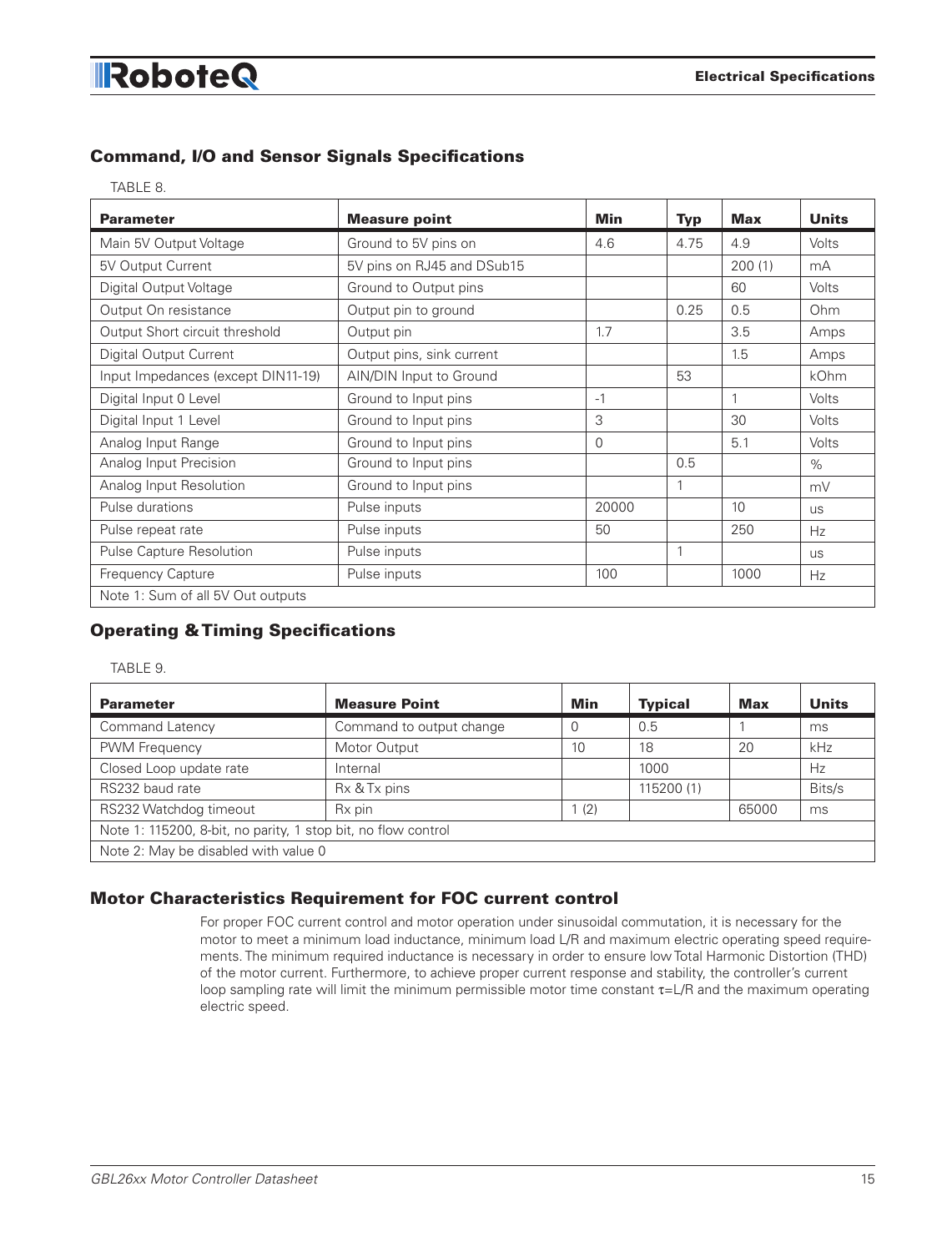TABLE 10.

| <b>Parameter</b>                             | <b>Input DC Voltage (V)</b> | <b>Value</b> | <b>Units</b> |
|----------------------------------------------|-----------------------------|--------------|--------------|
| Minimum load phase inductance (1)            | 12                          | 25           | uH           |
|                                              | 24                          | 40           | uH           |
|                                              | 48                          | 60           | uH           |
|                                              | 60                          | 80           | uH           |
|                                              | 96                          | 110          | uH           |
|                                              | 120                         | 150          | uH           |
| Minimum load inductance/resistance ratio (1) | $0 - 120$                   |              | msec         |
| Maximum operating electric speed (2)         | $0 - 120$                   | 15000        | <b>RPM</b>   |

Note 1: Star connected three phase load considered. In case the motor phase inductance does not fulfill the above requirements (minimum phase inductance and inductance/resistance ratio) an external AC inductor with proper inductance value is recommended to be added.

Note 2: Maximum rotor speed is calculated from the maximum operating electric speed and pole pairs. For example, in a motor with 4 pole pairs the maximum operating rotor speed is 15000/4 = 3750 rpm

## **Scripting**

TABLE 11.

| <b>Parameter</b>              | <b>Measure Point</b> | Min    | <b>Typical</b> | <b>Max</b> | <b>Units</b> |
|-------------------------------|----------------------|--------|----------------|------------|--------------|
| <b>Scripting Flash Memory</b> | Internal             |        | 32000          |            | <b>Bytes</b> |
| Max Basic Language programs   | Internal             | 2000   |                | 3000       | Lines        |
| Integer Variables             | Internal             |        | 4096           |            | Words (1)    |
| Boolean Variables             | Internal             |        | 8192           |            | Symbols      |
| <b>Execution Speed</b>        | Internal             | 50 000 | 100 000        |            | Lines/s      |
| Note 1: 32-bit words          |                      |        |                |            |              |

### Thermal Specifications

TABLE 12.

| <b>Parameter</b>                                                                             | <b>Measure Point</b>  | Min   | <b>Typical</b> | <b>Max</b> | <b>Units</b> |
|----------------------------------------------------------------------------------------------|-----------------------|-------|----------------|------------|--------------|
| Case Temperature                                                                             | Case                  | $-40$ |                | 85(1)      | $^{\circ}C$  |
| Thermal Protection range                                                                     | Case                  | 80    |                | 90(2)      | $^{\circ}C$  |
| Power Dissipation                                                                            | Case                  |       |                | 70         | <b>Watts</b> |
| Thermal resistance                                                                           | Power MOSFETs to case |       |                | 0.6        | °C/W         |
| Humidity                                                                                     | Case                  |       |                | 100(3)     | $\%$         |
| Note 1: Thermal protection will protect the controller power                                 |                       |       |                |            |              |
| Note 2: Max allowed power out starts lowering at minimum of range, down to 0 at max of range |                       |       |                |            |              |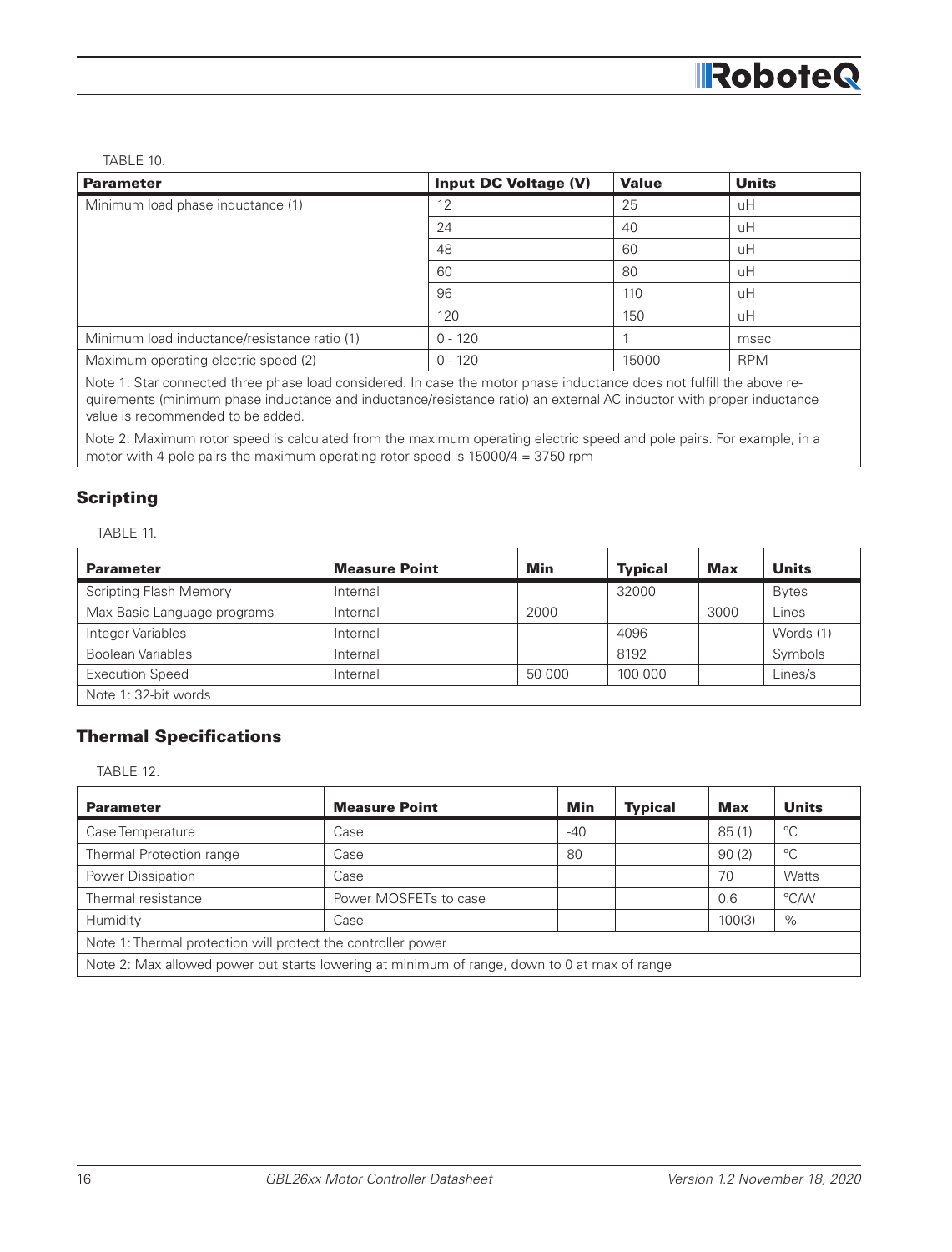# Mechanical Specifications

TABLE 13.

| <b>Parameter</b>       | <b>Measure Point</b> | Min | <b>Typical</b> | <b>Max</b> | <b>Units</b> |
|------------------------|----------------------|-----|----------------|------------|--------------|
| Weight                 | <b>Board</b>         |     | 2940 (6.5)     |            | q (lbs)      |
| <b>Power Terminals</b> | Terminal             |     | M <sub>6</sub> |            |              |